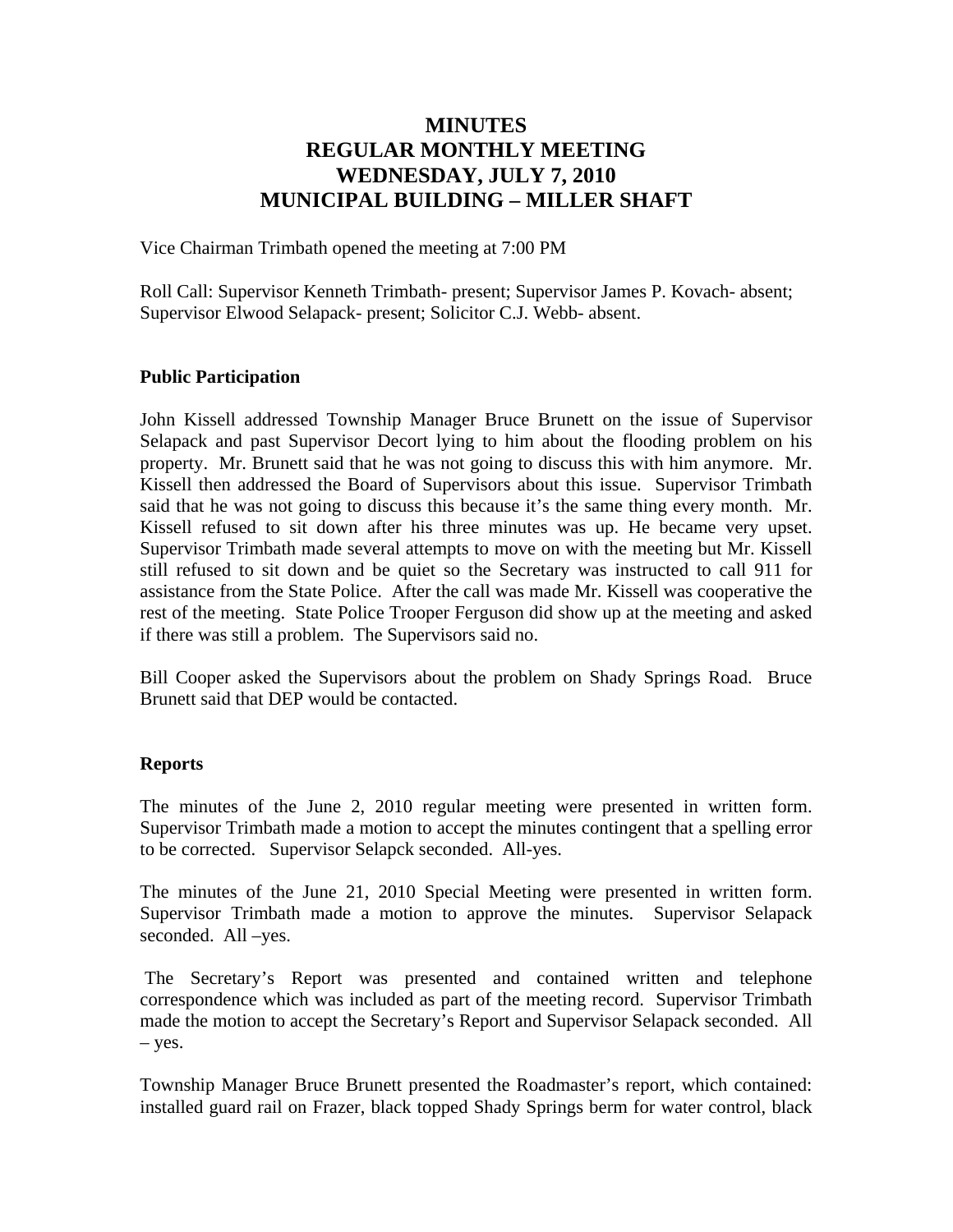topped Michael Lane, installed new pipe, catch basins, and black topped at St. Peter and Paul Church, installed 165' of pipe along Jack's Alley, put catch basin in and spread top soil, weed eating at various intersections, cut trees on Chappell's Hill, pushed damaged tree's over on Gigguetown Road and Popish Road, cleaned ditches on Ida Drive. Supervisor Trimbath made a motion to accept the Roadmaster's Report and Supervisor Selapack seconded. The motion carried unanimously. All yes.

Bruce Brunett gave the Township Manager's report as follows; attended the quarterly meeting of the Portage Area organizations on June 21, 2010, this meeting had reports from Don Squillario on the Sewage Authority reaffirmed commitment to the Fiddler's Green Martindale project, Jean Kinley reported on the Rec Committee, Dick Rice reported on the Planning Commission, Ray Vanzura reported on the Water Authority, the Township went over Sewer Project, Police Protection, equipment purchases, shared services, Everpower, new building, Subdivision Ordnance., attended a "Our Town" meeting on June 2, 2010 at the Boro Building, attended a meeting on June 2, 2010 with residents on Fowler lane about the upcoming project on fixing the road, working on problems with pipe installation across Koban Drive at Cemetery Road, workshop on Sign Ordidnace, met with Career Link, loader came in, Cikota Lane culd-a-sac, met with auditors on final result. Supervisor Trimbath made a motion to accept the Manager's Report.

Enforcement Officers report was presented by Frank Fordick as follows; checked on a building permit and addressed a few garbage concerns, responded to a grass incident created by residents blowing grass clippings into catch basins, took care of an abandoned building in the Twp. Supervisor Trimbath made a motion to accept the Enforcement Officers report, Supervisor Selapack second. All- yes.

Expenditures in the amount of \$25,913.81- General fund and \$9,356.27- Payroll #12 and #13 were presented for approval. Supervisor Selapack made the motion to accept the expenditures and supervisor Kovach seconded. All- yes.

| $J$ unc $\sim$ $\sim$ unc |              |           |            |              |  |  |
|---------------------------|--------------|-----------|------------|--------------|--|--|
| <b>FUND</b>               | BAL. 6-1-10  | REC. June | EXP. June  | BAL. 6-30-10 |  |  |
|                           |              |           |            |              |  |  |
| <b>GENERAL</b>            | 1,061,493.91 | 25,918.23 | 181,161.27 | 906,250.87   |  |  |
| <b>FUND</b>               |              |           |            |              |  |  |
|                           |              |           |            |              |  |  |
|                           |              |           |            |              |  |  |
|                           |              |           |            |              |  |  |
|                           |              |           |            |              |  |  |
| <b>STATE</b>              | 144,904.51   | 123.07    | 0.00       | 145,027.58   |  |  |
|                           |              |           |            |              |  |  |
|                           |              |           |            |              |  |  |
|                           |              |           |            |              |  |  |

**Treasurer's Report**

 $_{\text{Lune}}$  2010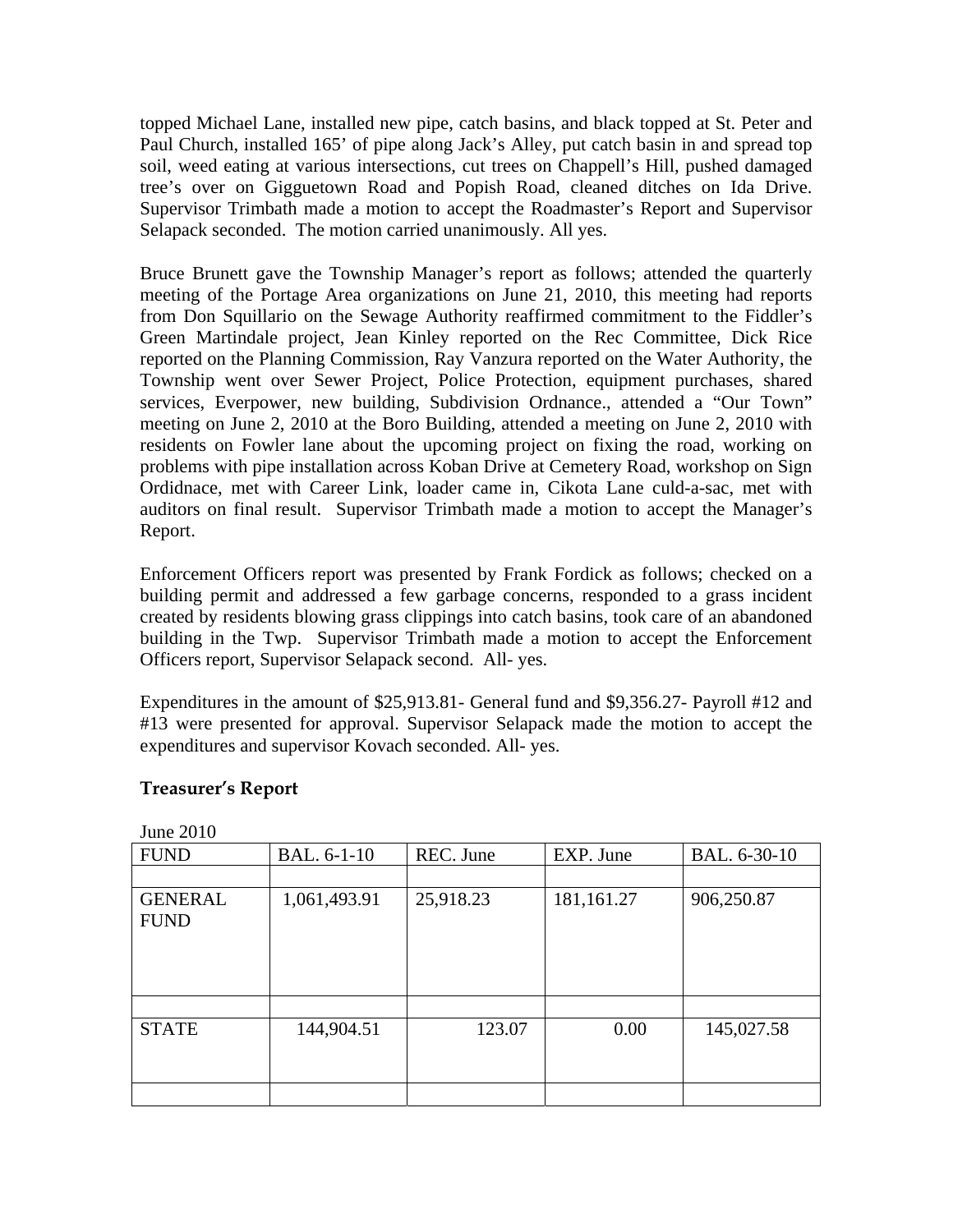| ALL | 1,206,398.42 | 26,041.30 | 181, 161. 27 | 1,051,278.45 |
|-----|--------------|-----------|--------------|--------------|
|     |              |           |              |              |

 Supervisor Trimbath made a motion to accept the Treasurer's report and Supervisor Selapack seconded. The motion carried unanimously.

The Secretary informed the Supervisors that during the audit 2 errors were discovered. The first error was the second half of January 2009 expenditures was not reported due to switching to quick books in the middle of Janauary. The expenditures for January 2009 in the minutes show as \$18,486.36. The  $2<sup>nd</sup>$  half of the expenditures for the month of Janauary 2009 is \$16,160.15 which makes the total expenditures for the month of Janauary 2009 should be 34,646.51. Supervisor Trimbath made a motion to accept the correction and make the change. Supervisor Selapack seconded. All –yes.

The second error is that the payroll liabilities was not included in the expenditure report for the year of 2009. The total for payroll liabilities for the year of 2009 is in the amount of \$35,421.35. Supervisor Trimbath made a motion to accept this correction. Supervisor Selapack second. All –yes.

With the errors found the Secretary needed to change the 12-31-09 ending balance of \$898,847.25 to \$847,265.75. Supervisor Trimbath made the motion to make the changes. Supervisor Selapack seconded. All – yes.

### **OLD BUSINESS**

None

### **NEW BUSINESS**

 Supervisor Trimbath made a motion to accept the Joe Myers Variance which has been signed by the neighbors for putting a garage on his property. Supervisor Selapack seconded. All –yes

Supervisor Trimbath made a motion to accept the Sweeney variance contingent that a diagram is made by Denny Squillario with the dimensions of the deck. Supervisor Selapack seconded. All –yes.

Supervisor Trimbath made a motion to accept all 11 individuals who submitted letters of interest to serve on the Advisory Committee Board for Portage Township. Supervisor Selapack seconded. All –yes.

A discussion was held about making a change from appointed Auditors to paid Auditors due to the amount of money that the Township has in the bank. This issue was tabled until further investigation on what steps to take to make the change.